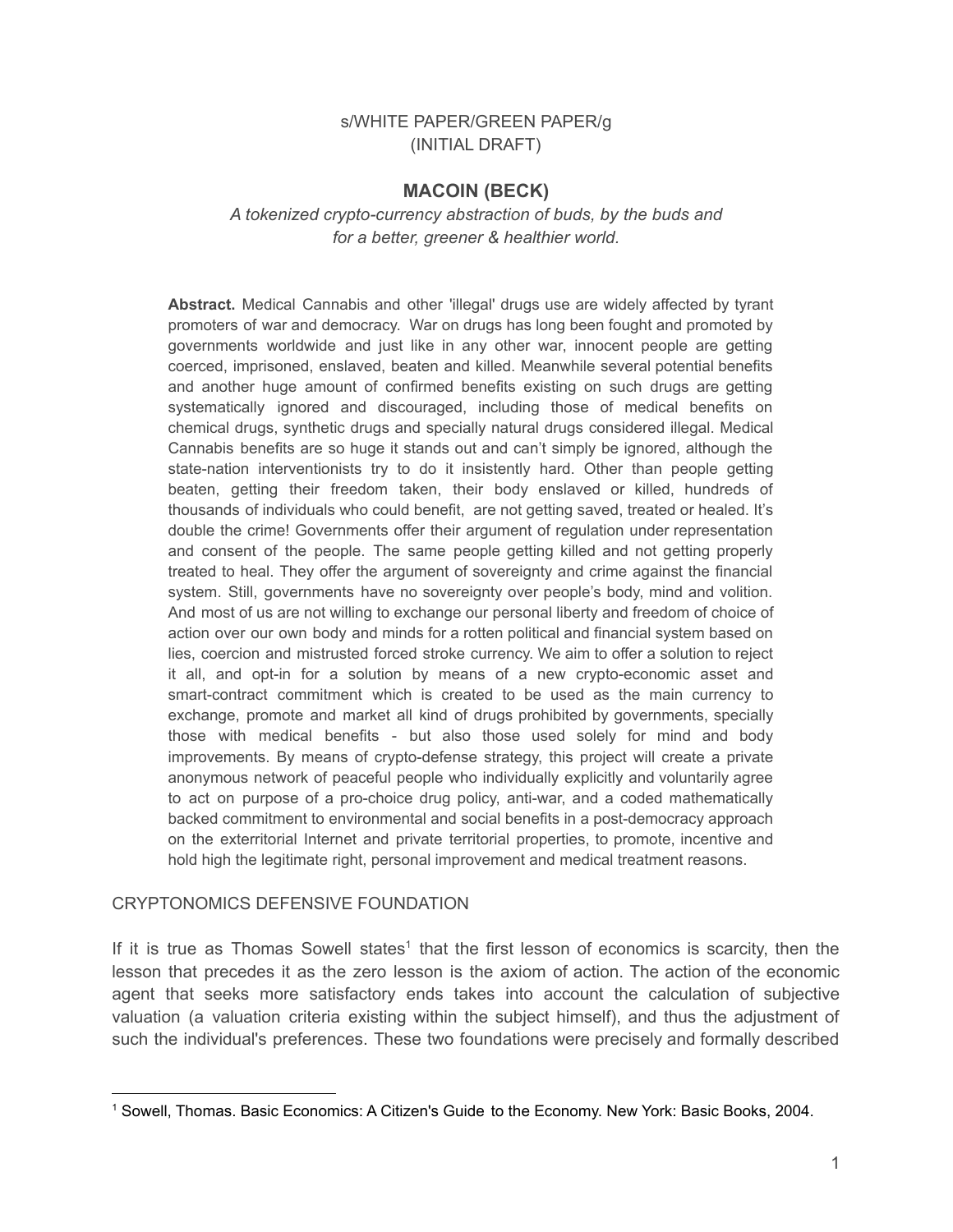by Menger<sup>2</sup> and von Mises<sup>3</sup>, economists whose thoughts founded the Austrian school of economics, a school valued and taken in high regards by cypherpunks and crypto-anarchists who use to count numbers starting from zero as in Unix or in the first position of an array of code they write, and it gives rise to the subsequent consideration - whether the resource is scarce or not - where, in turn, if the resource is of a type which is subject to scarcity, this finding determines an additional property to the asset, which causes back in a phenomenon of mental retrocausality in which the economic agent reflects and recalculates their valuation criteria on such good.

Other individual subjects and other groups such as corporations and the government, by promoting certain actions may, as a result, modify the preferences of economic market agents, and while it happens spontaneously we achieve voluntary economic arrangements. However, certain agents - especially governments and other bands of criminals - do not allow for a genuine and complete form of spontaneous arrangement and usually seek to modify the incentives of agents in the market through force, violence, coercion and aggressively imposed normative prescriptions. These agents are just crooks, like any common criminal or band of criminals, they don't feel ashamed for any sort of violation they incur, but it's a known fact that some crooks are more skilled than others as they try to justify their existing condition as persistent aggressors. Governments and nation states have historically promoted wars and war crimes under any pretext: to sell democracy, to control territories, to fight drugs, (...). Against such aggressors, free individuals are always legitimate to act with all means of self-defense, including applied mathematics in the form of cryptography and cryptocurrencies, instruments of protection, defense, resilience and mitigation of aggression and violation, in a complete crypto-defense strategy in favor of privacy, anonymity, defensive & restituitory hackrish way promoting extra-governmental modifications and attacks against complex formal systems. All other forms of defense, 0-days and bots are legit. It includes the legitimate attacks by means of promoting new monetary, new financial, new social normative and specially post-democratic political systems.

### ANTI-WAR ON DRUGS

The war on drugs has been promoted and carried out by governments for decades, and battle after battle, year after year, drugs often win this dispute and gain more supporting adherents while they continue to be valued by economic agents who yearn to consume such goods, which being scarce, stimulates greater production, competition and new entrants as consequence at the other peer of the economic chain: the supplier. All that governments and anti-drug policies have successfully achieved is - through interventions and coercion - trying to promote prohibition and a violent armed war, seeking to incarcerate, enslave or kill innocent men, in addition to encouraging other men to defend their property and their crops. Governments aim to modify the economic incentives, which in effect tends to create a black market which under a counter-economic analysis, the risks of acting in this market are offset by the potential economic benefits, since a greater artificial scarcity of such economic goods usually result in consumers

<sup>2</sup> Menger, Carl. Grundsätze der Volkswirtschaftslehre, 1871.

<sup>3</sup> Von Mises, Ludwig. 1966. Human action: a treatise on economics. Harvard (18th ed.)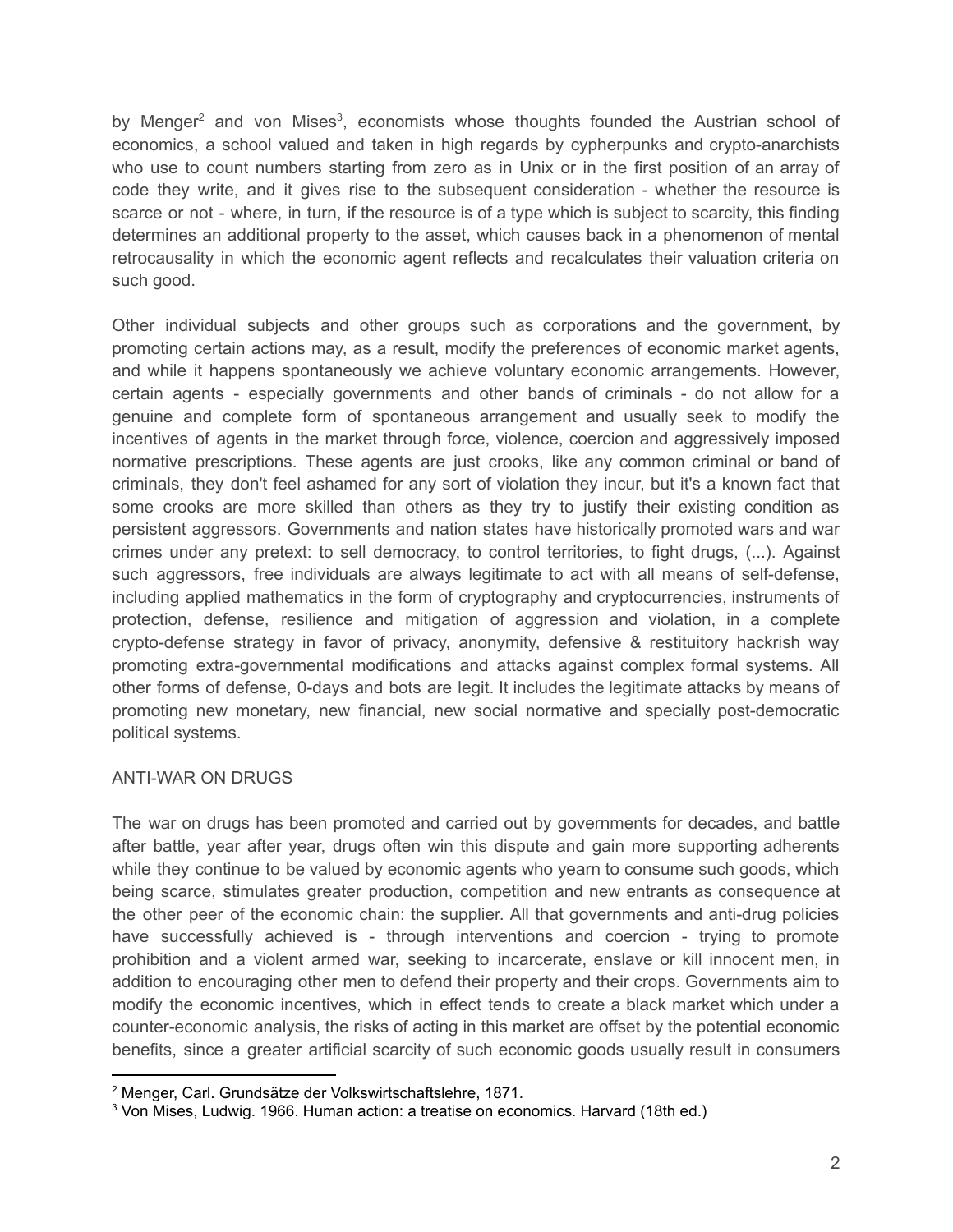more willing and more eager to pay a higher price for such a product, and within the phenomenon of subjective valuation, preferences are readjusted in search of such goods of differentiated value, better quality and greater utility, where typically when considering additional risks, they realize the extra benefits arising from the additional risks that often result in an increase of price and willingness of agents to pay more, and therefore a consequent intersubjective price adjustment - that which occurs between subjects considering the subjective valuation between two or more agents in the market.

The exercising of human agency as described by von Hayek as the actions of the skilled demagogue is common to politicians and legislators who make up the self-declared armed band ruling all other free men and creatures who happen to be under a given territory. This band seeks to (unsuccessfully) justify the violent war they wage, in a false legitimacy argument of power attributed to them by the governed people, and by the use of economic elements under which they declare themselves to be sovereign controllers: the state currency, being one of these elements. We reject and condemn the war on drugs, as we understand that the harmful consequences of the war are greater than the free choice to produce, consume and trade such economic goods. We condemn criminal actions that result from the practices of social agents under influence (or not), but these and only these are the real crimes and real criminals, against whom proportional defensive, restituitory or punitive force may be used - and those criminals are an absolute minority.

# PRO-CHOICE DRUGS ENTREPRENEURIAL ACTIVITY

Based on this understanding of elements we find that make up part of the justification of governments to promote a war against non-existent enemies, we, the free men, the counter-economic agents who do not wish to be known or identified, setting in motion the business action described by Rothbard<sup>4</sup>, the anonymous action and the obfuscation promoted by crypto-anarchists, and being men that we are, highly regarding privacy and confidentiality, we chose following the *dictum* of Tim May <sup>5</sup> and colleagues, a path of evolution that emerges from the denial and non acceptance of coercively imposed government regulations and prohibition of drugs use and trade. We additionally chose to deny the use of state money as a bargaining chip for economic goods that the issuers of that crappy currency do not admit it being used for such 'illegal' activities, and we chose to exchange the rubbish of their forced and low-value money for MACOIN, represented as a tokenized asset of financial abstraction with the BECK symbol as a ticker, existing within the crypto-economics model debated and designed by cypherpunks and introduced to us by several crypto-anarchists, specially and inspiringly Satoshi Nakamoto. And we know that the \$BECK currency may potentially be worth more to those agents with low time preference, than a single count of government fiduciary shitcoin.

OPTING-OUT GOVERNMENT

<sup>4</sup> Rothbard, Murray N. (1962). Man, Economy, and State: With Power and Market – Scholar's Edition. Boston: Ludwig von Mises Institute (published 2009).

<sup>&</sup>lt;sup>5</sup> May, Timothy C. THE CYPHERNOMICON: Cypherpunks FAQ and More, Version 0.666, 1994-09-10.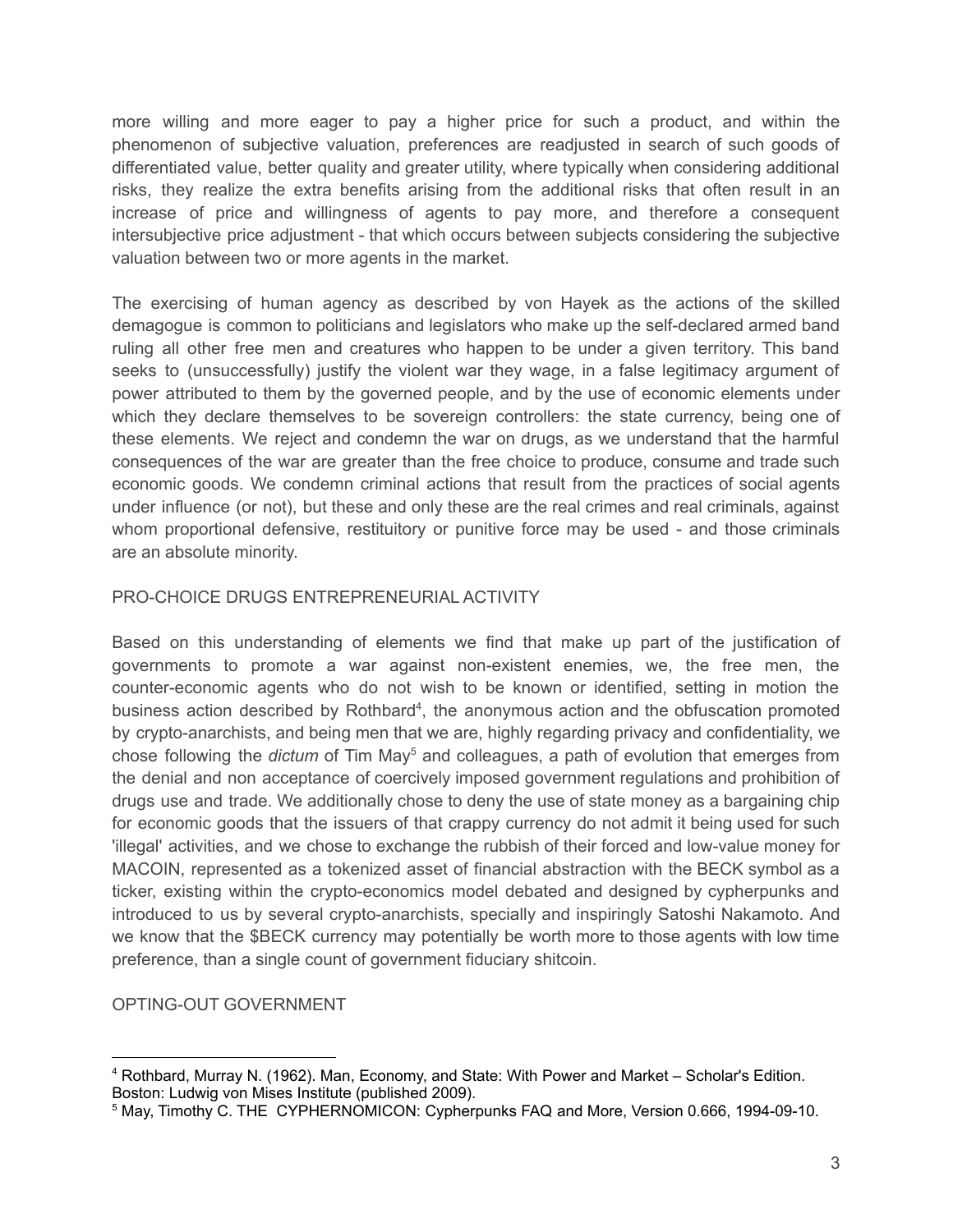By owning, saving, exchanging and transferring \$BECK, one expresses a spontaneous and voluntary evolved through of rejection of government regulations and their false and flimsy justifications. Likewise, we denounce that each act of violence is a criminal act carried out against peaceful men and economic agents who only want to choose to consume scarce goods that governments won't admit under their enforced terms and with their money. This is why by possessing MACOIN we explicitly reject those terms, denying the hypothesis of tacit and implicit contractualism, part of a failed and long-refuted theory that nation-states still dwell upon. By choosing MACOIN over state money, we not only choose to leave its financial system, but peacefully express a deliberative desire to leave its highly intervening and threatened social and economic regulations also by threat and practice of coercion. Owning, saving and using MACOIN is an explicit act of rejection of governmental systems while choosing to enter a system which few norms we voluntarily choose.

We are not your livestock, we are not your property to be numbered, registered and labeled. We are not a number on an identity document. We are free agents, and we choose to protect ourselves with applied math in the form of cryptography. And we chose MACOIN as a form of crypto-currency to demonstrate that we purposely seek to switch from the financial system and coercively imposed terms and rules of social and economic engagement to a spontaneous and voluntary model. And the reason we do this is ground zero, the reason that precedes all other reasons: the preference for free agency as a direct corollary of our own existence.

As free creatures on earth, we reject territorial restrictions, and choose how to act in the face of counterfactuals, applying our body and mind as capital means to achieve the peaceful ends that are legitimate and preferable to us. And the reason why it is preferable for us to say "no" and reject the unfounded war on drugs promoted by the state, is that we know and desire the positive effects of the consumption of drugs considered illegal by the current legislation, to the extent of the illegality legislated by each state-nation.

The BECK token is the unit of account for the MACOIN currency, and these have their symbols and nomenclatures as a direct reference to the slang BECK, a typical linguistic expression in South America, and the reason we chose symbolism over Marijuana is that this is one of the drugs that best illustrates non fundamented government prohibition and is generally healthier than most synthetic and chemical drugs legalized by governments. Only cases of overuse may cause negative reactions, and yet these negative effects are smaller and less expressive than the excessive ingestion of other legal drugs. This is one of the drugs the government is fighting that has many direct medicinal benefits.

Using of Medicinal Cannabis is safe, appropriate and beneficial regarding the properties of THC (Tetrahydrocannabinol, chemical formula  $C_{21}H_{30}O_2$ ), with psychoactive effect and proven medical properties, including mitigation of spasms due to various pathologies, antioxidant, pain relief, muscle relaxation, increased appetite and reduced nausea. To combine the effects of THC administration, at least a mix of three other legal drugs would be necessary, more harmful to health and economically more complex to be produced, which reflects a higher final cost to the consumer. There is also CBD (Cannabidiol), another among more than 400 cannabinoid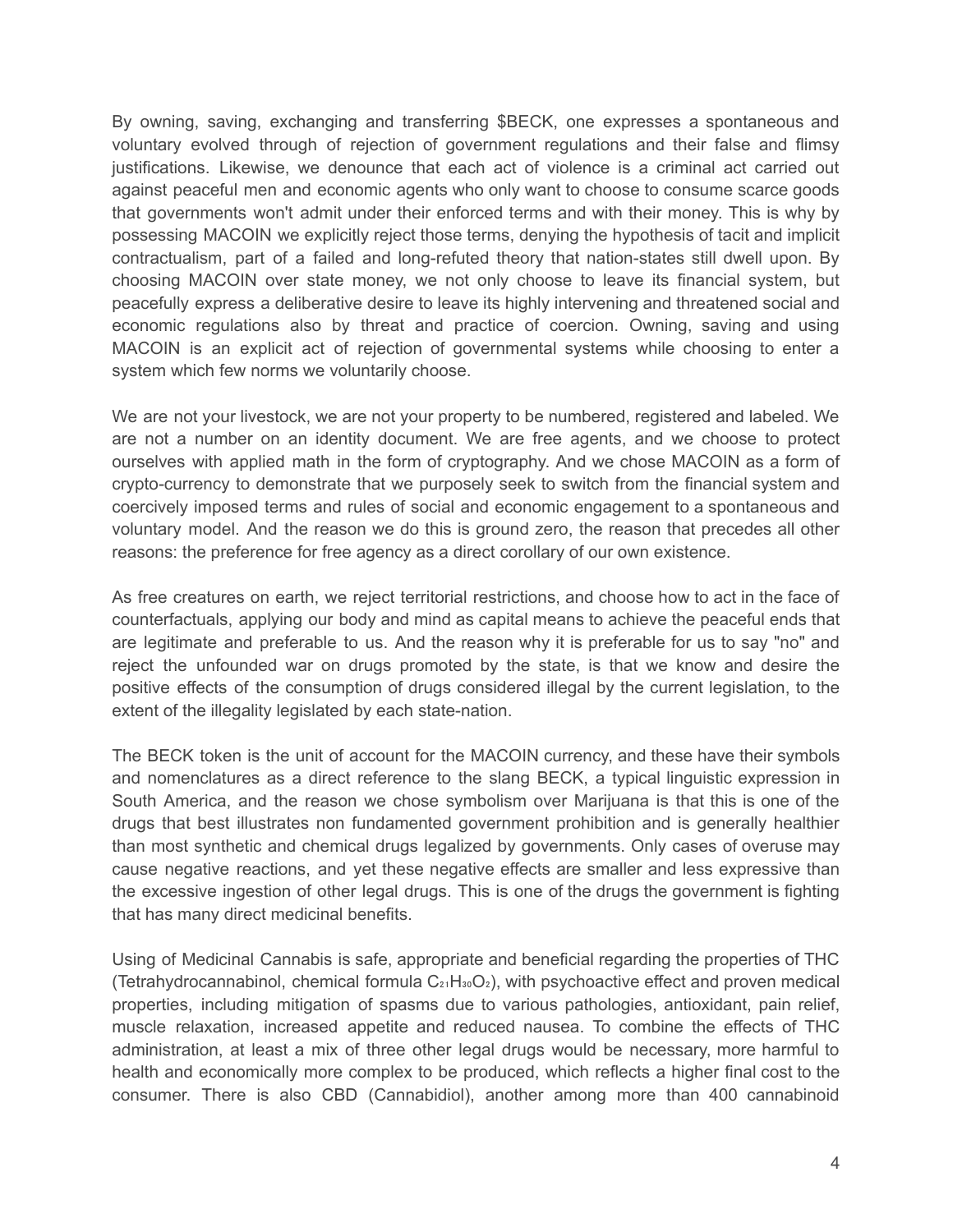chemicals found in Cannabis sativa, a psychoactive with proven medicinal properties including anxiety reduction, sleep induction, pain relief, antioxidant properties, stimulates bone growth and strengthening. anti-inflammatory and anti-psychotic properties, and splits other THC-equivalent effects into smaller proportions. On the other hand, CBC (Canabichromene) is a bone stimulant, is antifungal, has antibacterial and anti-inflammatory properties. CBG (Cannabigerol) has scientifically proven medicinal properties that lower blood pressure (allows natural regulation of pressure problems), it also has anti-inflammatory and antibacterial properties. THCV (Tetrahydro Cannabivarina), on the other hand, is analogous to THC, but only with weights, bone stimulant and decreased appetite. CBN (Canabinol) is derived from deteriorated THC and also retains part of the properties of THC, having as proven medicinal properties to be anti-inflammatory, alleviate muscle pain, alleviate sleep and induce sleep. The quality of each of these substances and others (there are more than 400) depends on the means of production. If what distinguishes man from other animals is also the capacity for cultivation, especially the man capable of cultivation and agriculture who presents himself as a specialist, he who acts with his body and intellect in a specialized way is then able to qualitatively list cultivation from the high sativa plant or the low sativa plant (shrubs), and can extract oils also distinguishing Hemp Oil and Cannabis Oil, producing specific medicinal goods for the treatment of each type of pathology, among the countless positively treatable with use cannabis sativa medicinal product. The specialized productive agent researches and discovers among the various substances how to extract the best properties for the body or mind, and is able to maximize the benefits while mitigating the risks of the medicinal use of this drug that governments insist on criminalizing.

### PRO-CHOICE FOR ALL DRUG PRAXIS

This is the motivation for adopting MACOIN as a currency. But every other drug fought by governments, whose benefits and risks are known voluntarily accepted by those who consume them, have the same appeal and expression of freedom symbolized in it. This applies to many of the synthetic drugs used frequently in Silicon Valley, every day by programmers at big tech companies who maximize their concentration, their logical thinking and creative abilities, which governments and employers pretend not to know, but fight it less or none at all due to benefiting directly from the effects. It applies to chemical stimulants and brain frequency stimulants studied by universities, companies, laboratories and individual researchers. All these drugs whose consumption is a free choice exercised by purposeful human agency have their representation analogous to the reasons that made us create the BECK token and the MACOIN ecosystem.

### A MATTER OF TRUST

It is because we are men who act that we reject the hypothesis of trust in governments that is represented by the use of fiat money. Men trust other men or groups of men to the extent of their own criteria and to the extent of subjective valuations that lead to judgments about what makes another man trustworthy. The man who produces and markets medicinal or recreational drugs preferring MACOIN over state currency recognizes in the counterpart of this economic engagement someone with values closer to his own, and who equally rejects the violence of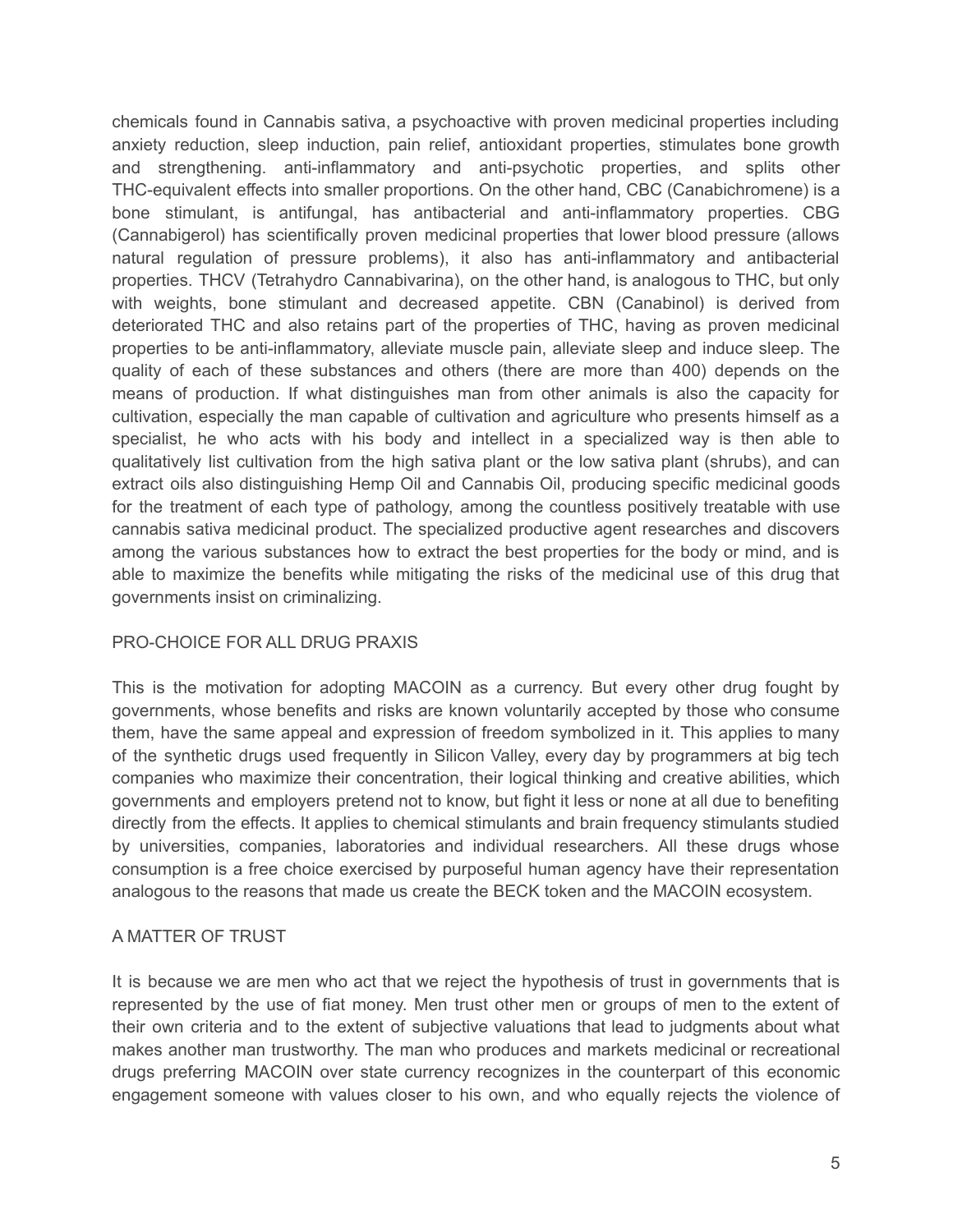coercive governments. We extended, through the token BECK and MACOIN, the proposal of the independent hackers who during the Cannabis Village at DEFCON 26 marketed homemade production kits of medical micro-dosage of Cannabis derivatives, and preferred to negotiate in a crypto-economic engagement. MACOIN might also establish initial terms for a wider trust chain which is a chain of trust inspired by PGP web of trust, but established under coded terms within smart contracts in the blockchain.

# THE BECK TOKEN

The reason we chose a token over a de facto cryptocurrency is that we trust the cryptocurrency that exists, in particular XMR and ARRR when it comes to privacy, and BTC and BCH when it comes to fundamentals and public auditing of the blockchain. The reason the token is in the BSC and not ETHER or other is that we need less features of the smart-contracts elements, and on the other hand we prefer low transaction fees, so that the real expression of the value in the token is the abstraction of the discursive defense and the ideas of freedom of choice of action, represented in the very action of exchanging, owning, detaining and offering MACOIN as a bargaining chip for any other drug governments deem legal or illegal. We don't need to mine or spend exaggerated computational resources for this purpose. We admit and prefer the exchange of MACOIN for cryptocurrency, preferably those that prioritize privacy. And because we do not want to directly exchange fiat for MACOIN, it is quite appropriate that it be a token abstracted over a low transaction cost blockchain, powered by another intermediary cryptocurrency.

This is our motivation to present MACOIN in its current form: a token abstracted in the BSC blockchain with low transaction cost in BNB and that cannot be directly exchanged for fiat before being converted to an intermediate cryptocurrency.

Timothy C. May assumed that among the crypto-anarchists, the emerging political-social preferences would be towards an anarcho-capitalist order or other varied expressions of libertarianism, because libertarians were the more active people among most discussed subjects in the cypherpunks group, followed by socialists and other anarchists, often with great or outright objections to the state. But May also considered that socialists and left libertarians, as well as bleeding-heart libertarians would also become an expressive group due to being aligned with values compatible with cypherpunk ideals, albeit with distinct elements about other social or economic preferences.

MACOIN as a proposal of economic, social, and promoting ecosystem for the medicinal use of Cannabis is first and foremost a commitment to free choice. And it is the pro-choice appeal, not pro-drugs: an appeal in favor of freedom of choice for medicinal use when it is the subject's decision and preference, not the encouragement or apology for the excessive consumption of drugs, which unites proponents and advocates of individual liberties and group liberties that choose the use of drugs fought by governments, this includes all political spectrums that may emerge from the values promoted here, especially pro-choice. All kinds of anarchists, liberals, libertarians, leaned towards left, right, up and down on the Nolan diagram, even those who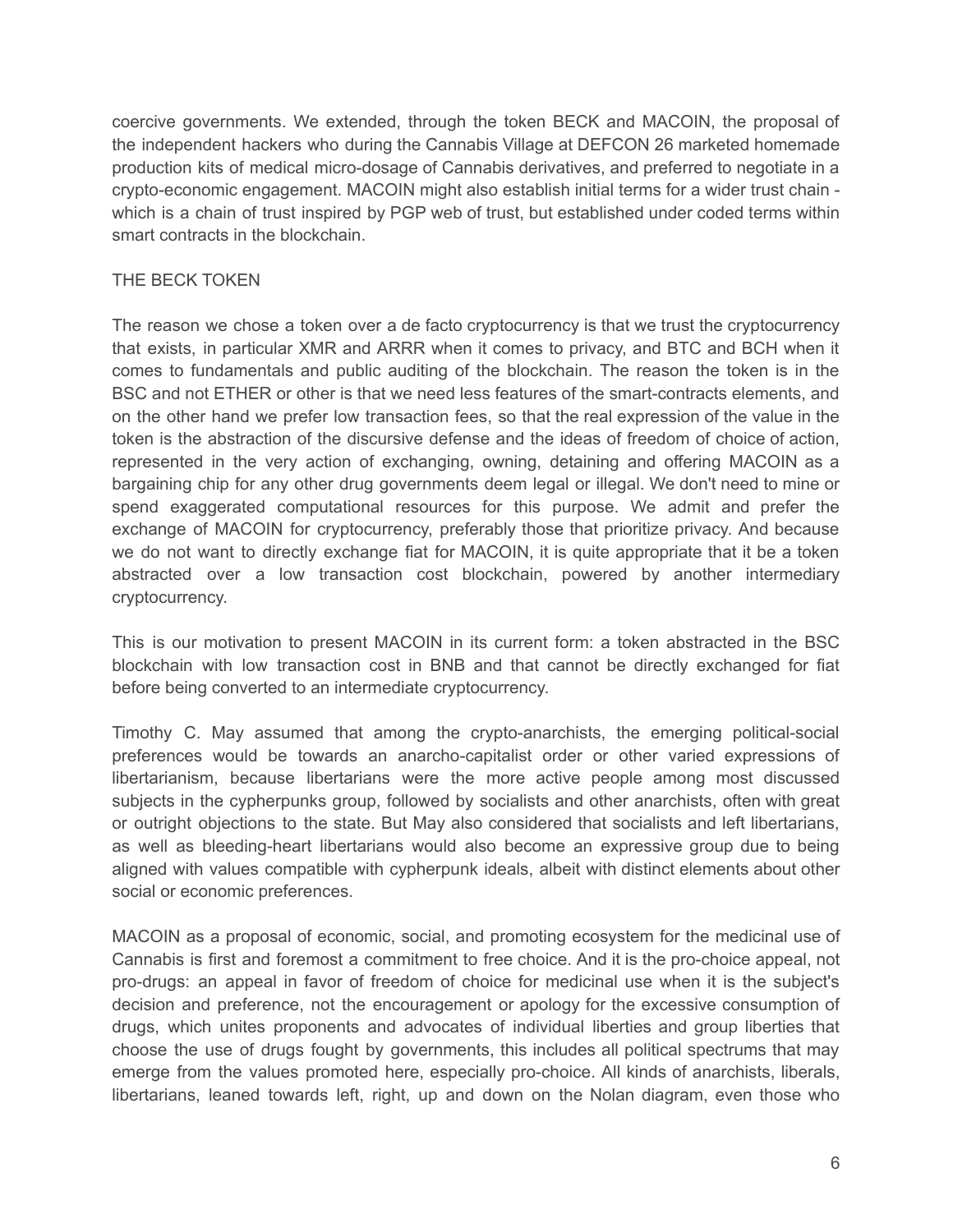absolutely do not want and do not encourage recreational drug use, but know they have no right to coerce another man over how he will act on his body, mind and possessions, by supporting and supporting MACOIN and the \$BECK financial asset demarcate his pro-choice position as a drug policy, recognizing full freedom of choice, accompanied by responsibility and accountability of each individual and their relationship with drugs - especially those that motivate medical consumption.

*"No action can be virtuous unless it is freely chosen."* -- Murray N. Rothbard

# ESG FOUNDATIONS

MACOIN is not just a token, it is a complete ecosystem that encourages trade in medicinal assets. The \$BECK token is part of this ecosystem, but so is the concern for the environment and environmental responsibility. For the man whose actions are not guided by a moral compass whose north points a way for him to leave the world better than he was when he found it, then there is nothing in that man's actions - even discursive - that is of interest to us. To these, we dispense social and economic engagements. Our ideas converge with our actions that, in order to improve environmental, social and governance conditions, our actions are consciously designed to leave a better planet and society for future generations.

# E FOR THE ENVIRONMENT

The man who acts in order to leave a better world than he has found, understands that the transformation of natural resources is the great generator of wealth. But this transformation through mixing your labour with nature should not be predatory and uncontrolled. The man who came out of the state of nature because he chose to leave it, is the same man who evolves in order to come out of the coercive nation-state completely, and is the same man who evolved from hunter-gatherer to cultivator and producer. This man knows that he must preserve natural resources or compensate for the transformations that generate wealth so that the environmental impact as a balance is at least equal to what it was before acting on the environment. He knows we exist in the world of Newton, Einstein and Schrödinger, but we also exist prominently in the world of Darwin and the world of Smith and Rothbard. By recognizing that he has produced wealth, the just and moral man knows that if he is able to leave the planet unequal, but better than he found, not the same before he acted, but better after he acted, then he must seek to achieve that goal having their action preferences adjusted so that this end makes up the set of ultimate intended ends.

MACOIN is naturally eco-friendly and seeks to be ESG-friendly as well. We know that the cultivation of Cannabis and other natural drugs are transformations that are not harmful to the environment, and we prefer the beautiful hydroponic drugs and other forms of production optimized by man that are not due to uncompensated deforestation. We want the same criteria for other BECK-exchanged drugs. We care about the quality and responsibility in the production of what we consume, and the MACOIN ecosystem will bring to the world an eco-friendly drug production certification and compliance process.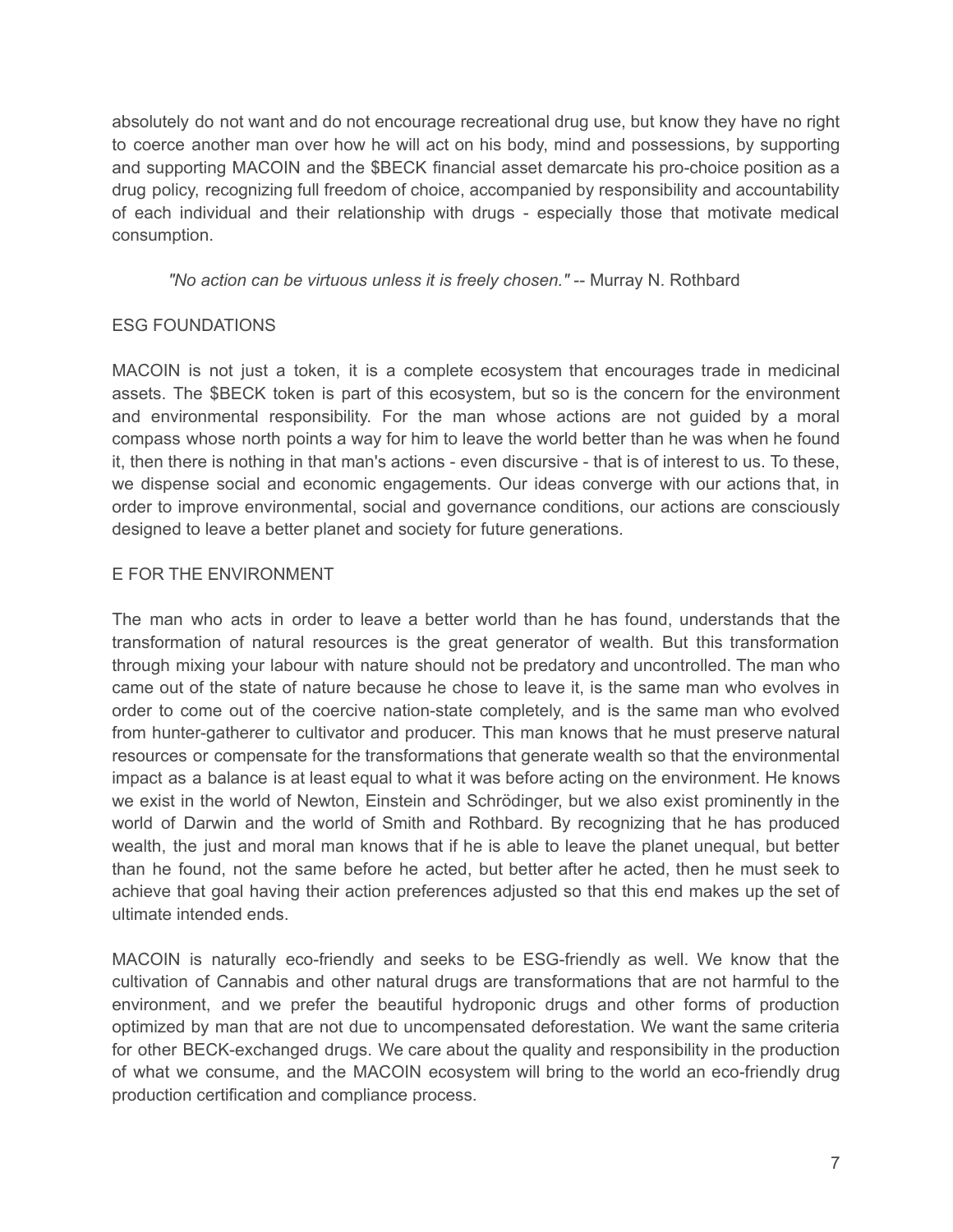# ENVIRONMENTAL GOVERNANCE

We will symbolically identify privately (but in such a way the consumer is able to validate) the producers and traders who share those same values and responsibilities. For this purpose, since this green paper we have published the following address on the IPFS distributed network:

● ipns://macoin.finance

At these addresses we will keep documented the processes and proposals for certification processes that will be discussed with the hacker community, cypherpunks and especially drug users and \$BECK holders.

Additionally, our environmental responsibility includes donating a share of the gains earned from the MACOIN project to offset CO2 emissions into the environment.

We understand that consumers and producers of certified eco-friendly drugs have no debt to compensate, but other consumption activities from non-certified sources that have been consumed in the past, or possibly the impossibility of finding an offer from certified producers implies a hypothesis of environmental footprint that we will systematically compensate for.

This compensation will be through the direct acquisition of carbon emission offset tokens, tokens which is part of known carbon credit programs; optionally we consider the donation to reforestation institutions or, and especially desirable due to the greater efficiency, donation for maintenance initiatives and increase of oceanic seaweed farms that effectively remove more CO2 from the environment than forests.

Macoiners prove themselves with code and praxis.

S FOR THE SOCIAL

The first and great reason that motivated the creation of MACOIN has a social foundation before the economic one. Since the economy and human life are inseparable, as von Mises explained, and economic and social engagements are not formally dissociable in all their elements, as Menger maintained, we have that commercial and economic relations are essentially social relations, but not all social relations have economic essences or foundations - though they have the same elementary properties as the axiom of action.

It was as a result of social relationships that MACOIN got its first inspiration. A couple who are friends with the van Saberhagen family had their first child, a girl who since the first months of life has suffered from chronic, lasting and severe seizures. Conventional treatment was expensive and inefficient and had side effects in the child, including stomach aches. At the age of 2, our little Marley and some friends acquired the first bottle of Cannabidiol oil at a hacker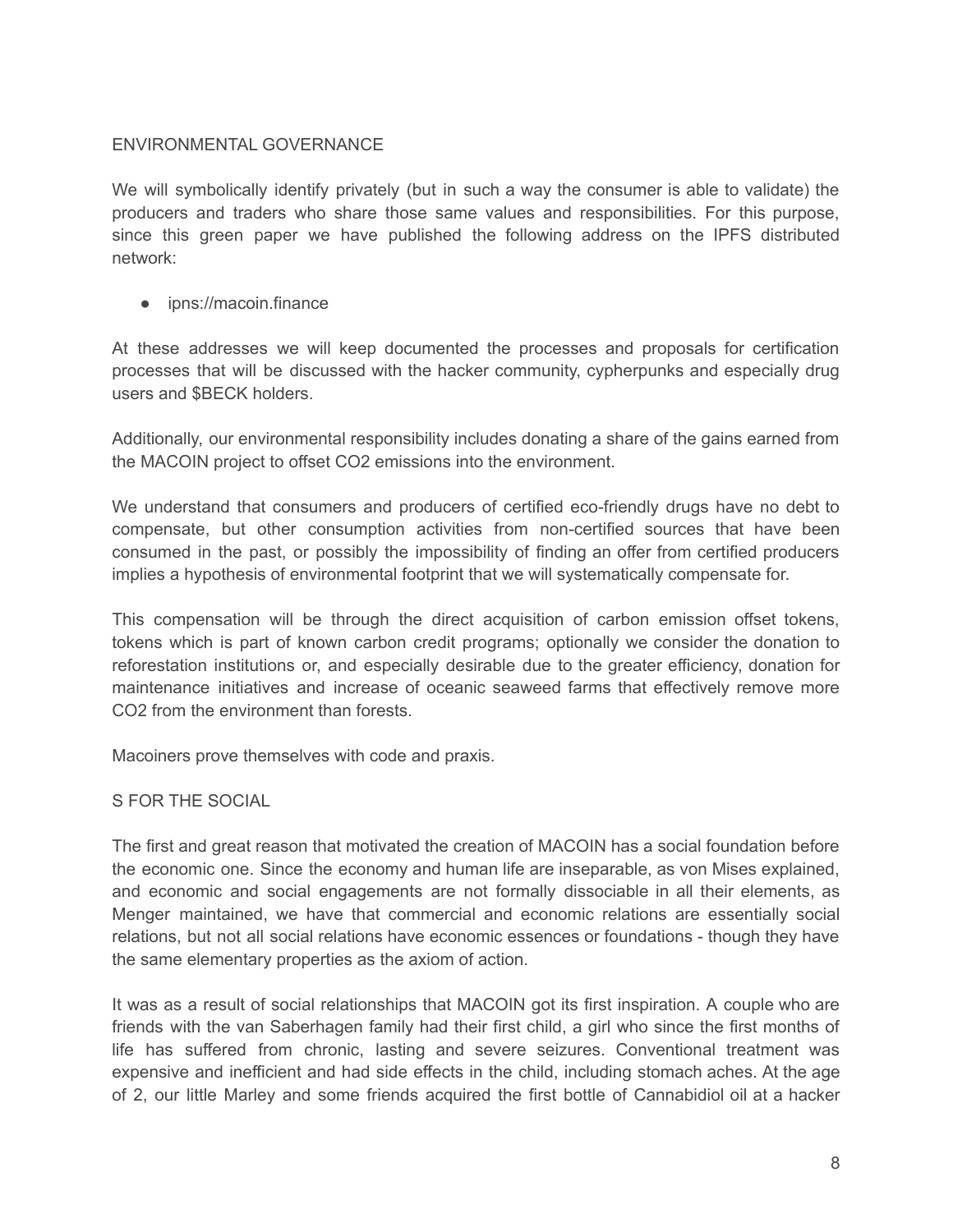conference, and they offered it to the couple who after a medical consultation, learned about the administration of the substance, its illegality in the country where they live, and possible effects . The possibility of benefits was enough incentive for the fair and free action of the girl's parents, and starting from that first bottle, everyone in our families and social cycles noticed how the life of our couple of friends changed - they were happier, smiling and started to get out of house house to meet us in confraternization as it used to be, and the reason was clear: her daughter was now suffering from less frequent, weaker, and shorter seizures. As time went by, the child's diagnosis became clearer, she suffered from mild autism and a nervous dysfunction that, with the crises, only got worse. Suffering with seizures decreased in quantity and also in severity and duration. In addition, cannabidiol-based products helped to reduce anxiety and self-harm behaviors, which had a very positive impact on the girl's social interactions. For more than two years the oil was purchased on the black market, and the quality of life of our friends' children depended on constant and systematic civil disobedience. We all helped by bringing and stocking the product whenever we traveled, wherever we could buy it, which became easier over time due to a greater supply of this product.

We realized with time and interactions with doctors and other experts that the reasons for prohibition, reasons to liberate, reasons for a weaker or strong regulation or even no regulation at all, country by country, were purely political reasons, were generally unreasonable state coercions, and that were now understood by us as a violence by governments against the health and well-being of hundreds of thousands of other individuals in similar or even more serious conditions than the daughter of our friends.

This was the beginning of the struggle started by the van Saberhagen family, who, through their network of friends and counter-economic agents in the anonymous black market of which they were already a part, added to their values and motives the cause of free choice of production, trade and use of all kinds of drugs, for ultimate purposes, but mainly medicinal purposes as a more efficient, natural treatment alternative that harms the bodies of children and adults less when compared to heavy and inefficient legalized chemical remedies.

The first cause is pro-choice, and the biggest justification is having the freedom to choose the production, trade and consumption of drugs especially for medicinal purposes. And for that we plan to expand and amplify the original actions of van Saberhagen:

A ten percent share of the MACOIN ecosystem will be allocated in the donation of this amount, in BECK token, to publicly auditable portfolios, whose objective is to encourage the training of the production, marketing and consumption of drugs for medicinal purposes for all those who can benefit from them. This 10% of all initial BECK offers (42.000.000) will be donated to social and charity programs, half of it will be exclusively donated to medical cannabis initiatives and the second half will be donated according to the decision of the holders community as long as they are social and charity foundations. Donations are scheduled to happen according to the ROADMAP in this document and holders will decide if it's a full or a partial donation according to the 50/50 rule stated above. For accounting purposes donations will happen in BECK token and the charities / social individuals will be instructed to sell BECK in the market if they need it in fiat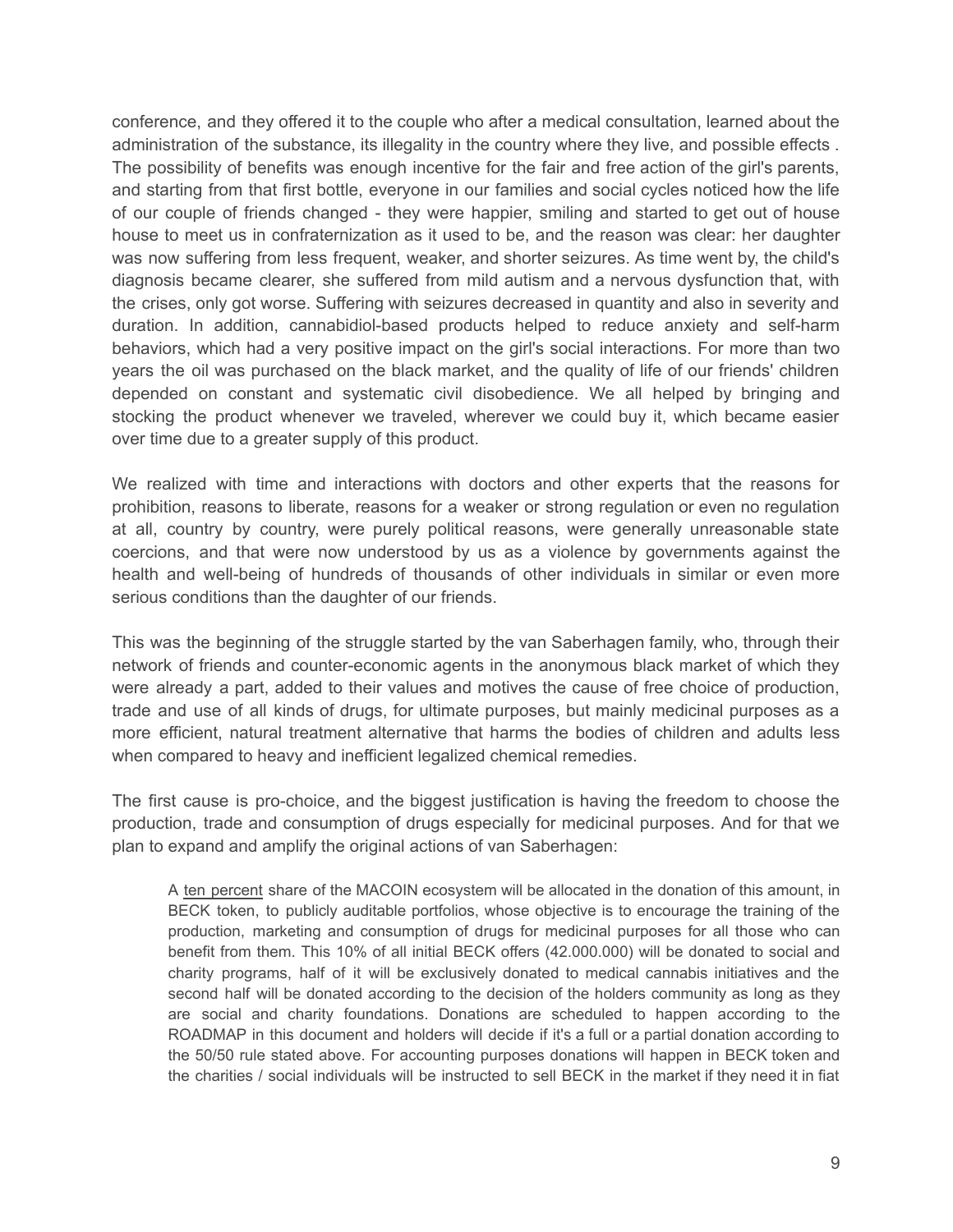currency. Evidences will be made publicly available at the IPNS/IPFS address ipns://macoin.finance/evidences/

This is not a discursive commitment, a promise. We do not ask you to trust our intentions or words - we are not politicians, we are not government. Cypherpunks write code: This trade-off is written in code in the blockchain's smart-contract and is part of an inescapable commitment, designed from the ground up in our Tokenomics model.

Society, and in particular the Macoiner community, will be able to demand and audit the actions of those who received the donations, becoming direct, interested stakeholders, acting as auditors and denouncers of any actions less deserving of donations. This self-regulation will take place in communication channels on social networks and whenever expressive decisions are necessary, \$BECK holders will have greater weight, and will be able to vote with the weight of their \$BECK, which will have a deliberative shareholder role in the choice recipients of donations and actions to promote the indiscriminate release of drugs for all purposes, especially medicinal purposes.

Therefore, in addition to the share of profit destined to environmental causes, MACOIN is an initiative where a second share of the profit will be destined to social causes for the promotion of Cannabis and other drugs, especially for medicinal purposes, according to the TOKENOMICS.

The most beautiful nature of justice is derived from ethics in the form that this initiative takes: the form of smart-contract in a blockchain, where donations are not arbitrary, not imposed - because tax is theft - but are voluntarily accepted and admitted between the parties who as free agents choose to have, exchange, and use MACOIN and the \$BECK token, so that no coercive action is taken, and no one who does not explicitly choose to support that cause pays the cost of it. We say "no" to the state, to coercive governments, to taxes and to the whole process of decivilization arising from democracy and choose a crypto-anarchist solution, founded on cypherpunk values and post-democratic political means. An evolution free of revolution. A normative expression based on human volition, codified and founded on technology and mathematics, because cypherpunks write code.

### G FOR GOVERNANCE

Part of the governance process has already been presented in this document, and we will now detail the \$BECK token transparency and management processes, contracts and commitments that make up the MACOIN ecosystem.

The initial offer is 420 million \$BECK (420,000,000 BECK), that's right "420" mega \$BECK, you got it. Half is reserved to burn in our inflation control, through the burn mechanism. Therefore, our deflationary mechanism is to burn \$BECK. Each fraction of \$BECK we call a bud. Of the 210,000,000 \$BECK that will not be burned, part of it will be allocated to be offered in PancakeSwap V2 with BECK/BNB Liquidity Pool, and another share via open orders through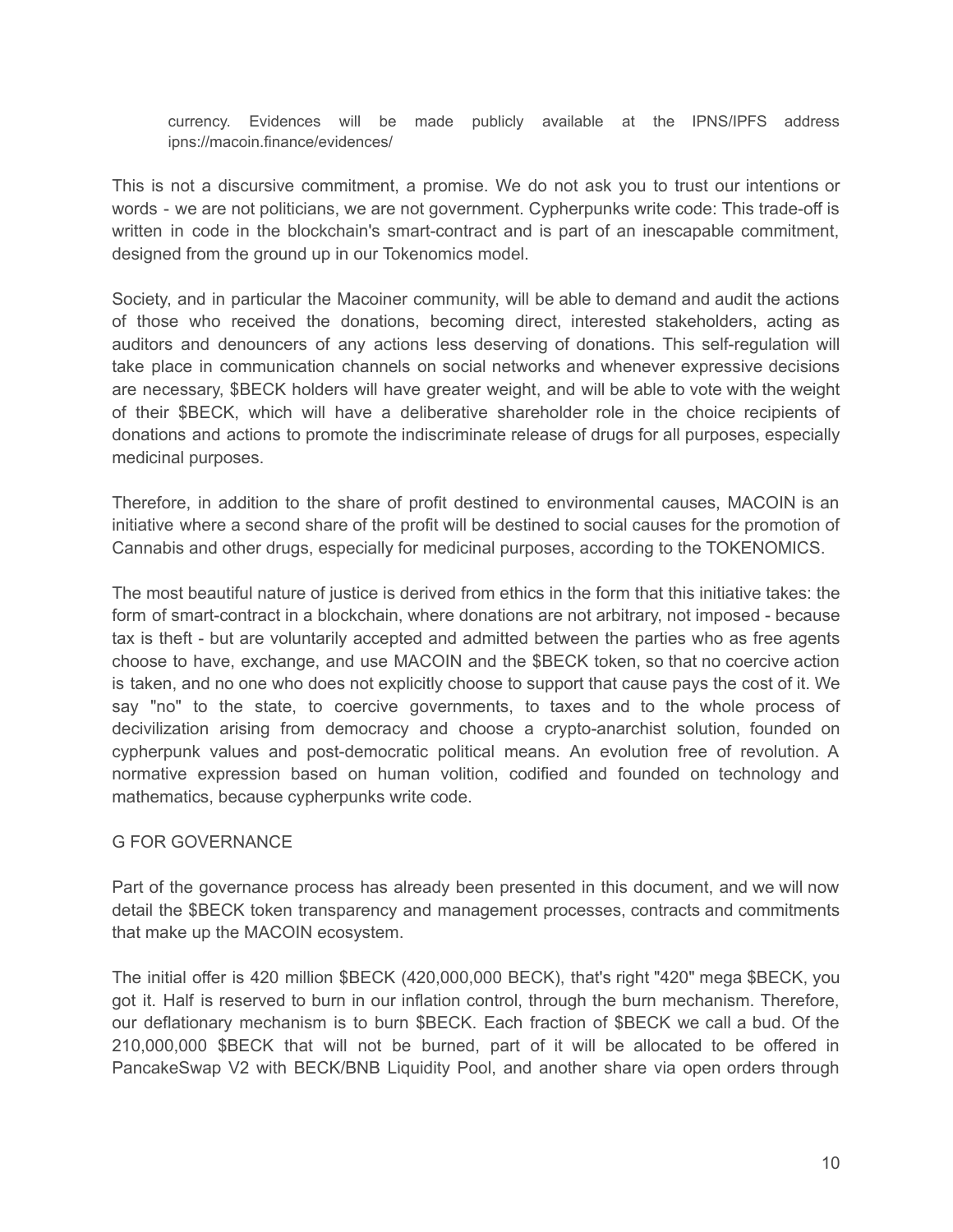payment gateways, while 1% will be allocated to founders, expansions and costs as per TOKEONOMICS below.

Through the hotsite https://macoin.finance 52,500.00 \$BECK (fifty-two million and five hundred thousand \$BECK) will be offered in open offering, through payment gateways that will accept chosen fiat currencies. These state coins will be destroyed and converted to BNB and then converted to \$BECK. Destroying state money and exchanging it for something of greater value is our help to the economy, and this is even our response and contribution to the *drain* of the Modern Monetary Theory that most nation-states adopt today to some degree, so we will take some of the state shitcoin out of circulation, decreasing the inflationary impact of the constant fiat currency printing while offering a currency of greater value and commitment in exchange.

The profits earned from this exchange will be distributed as follows: \$BECK holders will receive 2% back in the form of crypto-currency dividends, and another 2% will be returned to the liquidity pool. Distribution will take place every 42 (\*/42 cron) days and will be run by founders within the first year and dropped control to the holders. Because the *burn* address is the address containing most tokens and because all wallet addresses get a share of the distribution, the deflationary control of \$BECK is constant, becoming more scarce over time - transactions being the relative reference to "what is time" here.

An additional amount of \$BECK tokens will be delivered over the air to the community, but not by mere Airdrop. We will deliver \$BECK through Smoke Drop: lots of \$BECK smoke in the air. The wallet itself, part of our schedule will have a push notification where you will receive messages like:

# *"Smoke Drop - You just got 4.20 \$BECK!"*

Perhaps, and this is not a commitment, BECK tokens purchased at 4:20 pm will receive a few additional buds for every \$BECK.

During open distribution, the \$BECK offer will have an initial value of 4.20, and the reason for this is simple: in addition to this reason you already understood, 4.20 is the average price of beck gram in the main global markets.

There are mainly three moments where the MACOIN community and the Holders will have outstanding participation, they are:

1. **Audit and Compliance:** we will seek to promote an eco-friendly drug production certification process for medicinal purposes, where criteria such as non-production in areas of deforestation, production in sustainable economic cycles (cyclical economy) and medicinal purposes will have different weights. Details will be discussed with the community, but at least three seals will be issued and producers will be cryptographically identified by verifiable means such as QRCode or challenge-response. MACOIN holders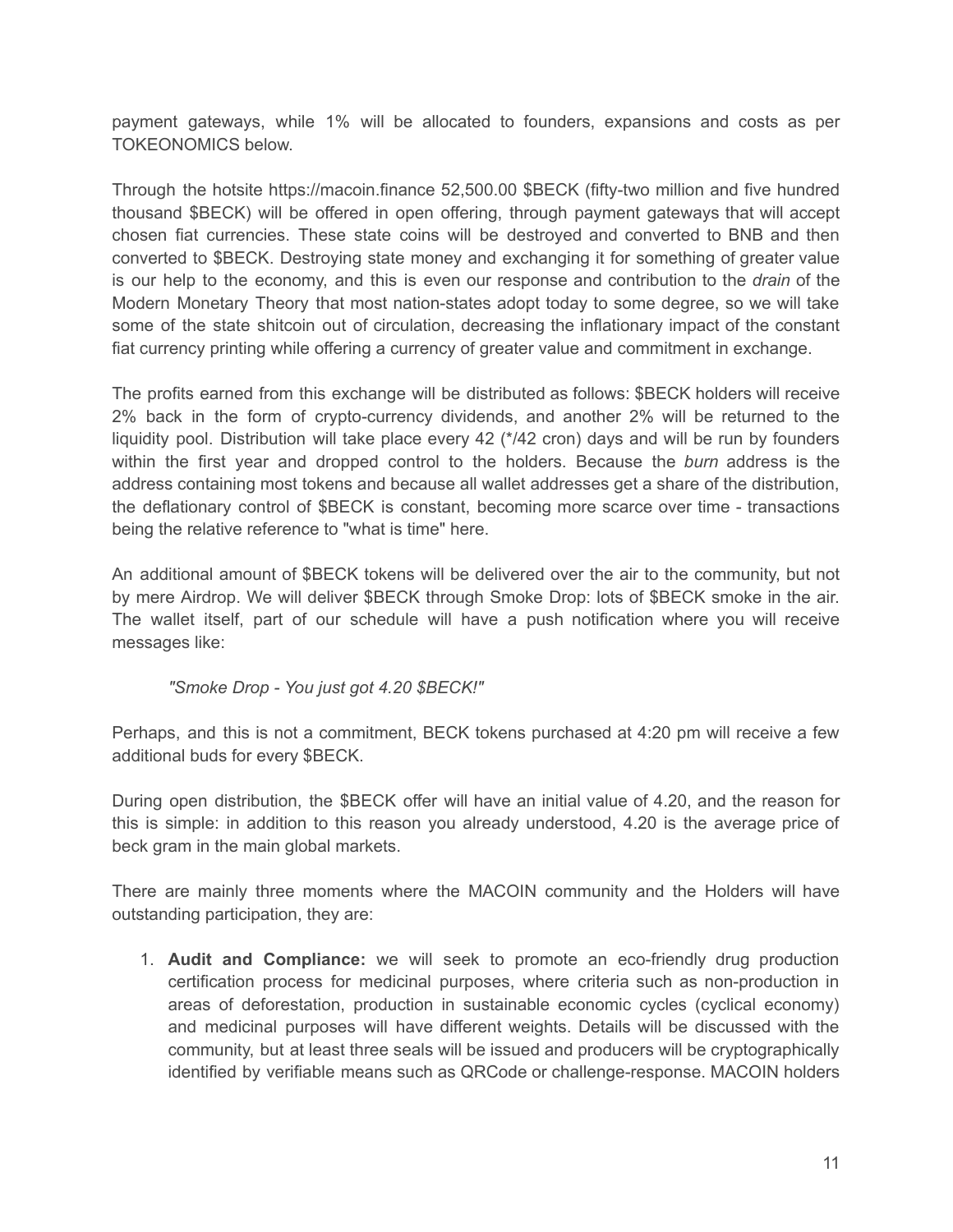will be able to nominate or apply producers for this certification process, and only MACOIN holders will be able to act as certified and trusted auditors.

- 2. **Social Choice and Audit:** suggestions on which initiatives deserve financial support from MACOIN will be open to all, but decisions (power of choice) will be limited to holders proportionally. And everyone will also be able to audit freely and give an opinion on the good or bad use of donated resources, preventing the bad spenders of donated resources from continuing to receive donations. Complaints from \$BECK holders will be of greater weight, but everyone will be able to report as well.
- 3. **Environmental Choices:** our commitment as a group is to allocate the environmental budget for only three distinct purposes, the acquisition of carbon credit tokens, the donation to reforestation entities or seaweed farms replenishment, or direct actions of reforestation and regeneration of algae farms . Although anyone can suggest tokens or initiatives to receive donations, the decision will be made exclusively by MACOIN holders.

# SMOKEDROP WALLET MACOIN

We know that using digital wallets for tokens may not be very friendly to new users, especially given the fact that tokens have their value, but exchange transactions consume the underlying crypto-currency as support and fee. To avoid these complexities that are otherwise unnecessary, certainly escapable and often unwanted, at some point - planned in the Roadmap - we will launch our own MACOIN wallet, where \$BECK and transactions will be transparently abstracted into small bud fees, and where submissions and queries to our users will be facilitated. Besides, of course, it's the easiest way to twist, pay and consume by paying in \$BECK. However, before the wallet is available and before directly burning fiat shitcoin into \$BECK, we will go through a whole process of introducing the community to DeFi (decentralized finance), directly swap and taking care of their own wallet and mnemonics - it's our commitment to cryptoconomy decentralized finance education and awareness.

# **TOKENOMICS**

The formal definition of MACOIN's *Tokenomics* (Token/Burn Governance) is therefore presented as follows:

| Amount (BECK)    | Percentage | ℅       | <b>MaCoin (BECK) - Distribution</b>                                       |
|------------------|------------|---------|---------------------------------------------------------------------------|
| 210.000.000 BECK | 49%        |         | 38%   PancakeSwap V2 Offer I (BECK-BNB Liquid Pool)                       |
|                  |            | $10\%$  | Social / Charity donations (dividends are go to to environment donations) |
|                  |            | $0.5\%$ | Marketing venues                                                          |
|                  |            |         | 0.5% Smoke Drop venues during launch                                      |
| 4.200.000 BECK   | 1%         |         | Founders, Legal & Expansion                                               |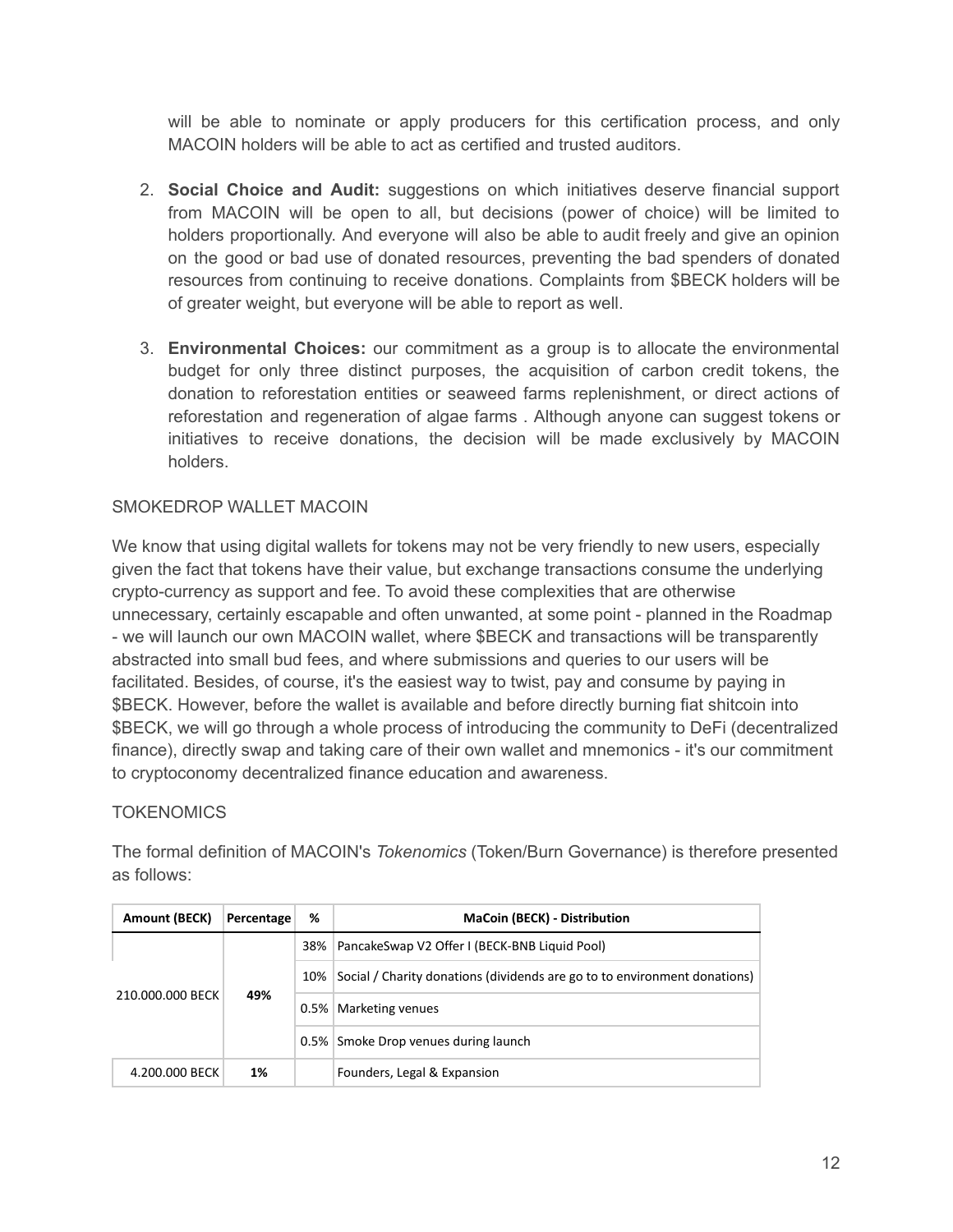| 210.000.000 BECK | 50%  | Burn (inflation)            |
|------------------|------|-----------------------------|
| 420.000.000 BECK | 100% | Yes 420M, you got it right. |

# TABLE 1 - TOKEN DISTRIBUTION

| <b>MaCoin (BECK) - PROFIT Distribution</b> |                                                                               |                                       |  |  |  |  |  |
|--------------------------------------------|-------------------------------------------------------------------------------|---------------------------------------|--|--|--|--|--|
| 2%                                         | Shared Back to BECK Holders                                                   | Smart Contract (inside contract code) |  |  |  |  |  |
| 2%                                         | Back to Pancake BECK-BNB-V2 Liquid Pool Smart Contract (inside contract code) |                                       |  |  |  |  |  |
| 4%                                         | <b>TOTAL</b>                                                                  | Distributed every 42 days             |  |  |  |  |  |

#### TABLE 2 - PROFIT DISTRIBUTION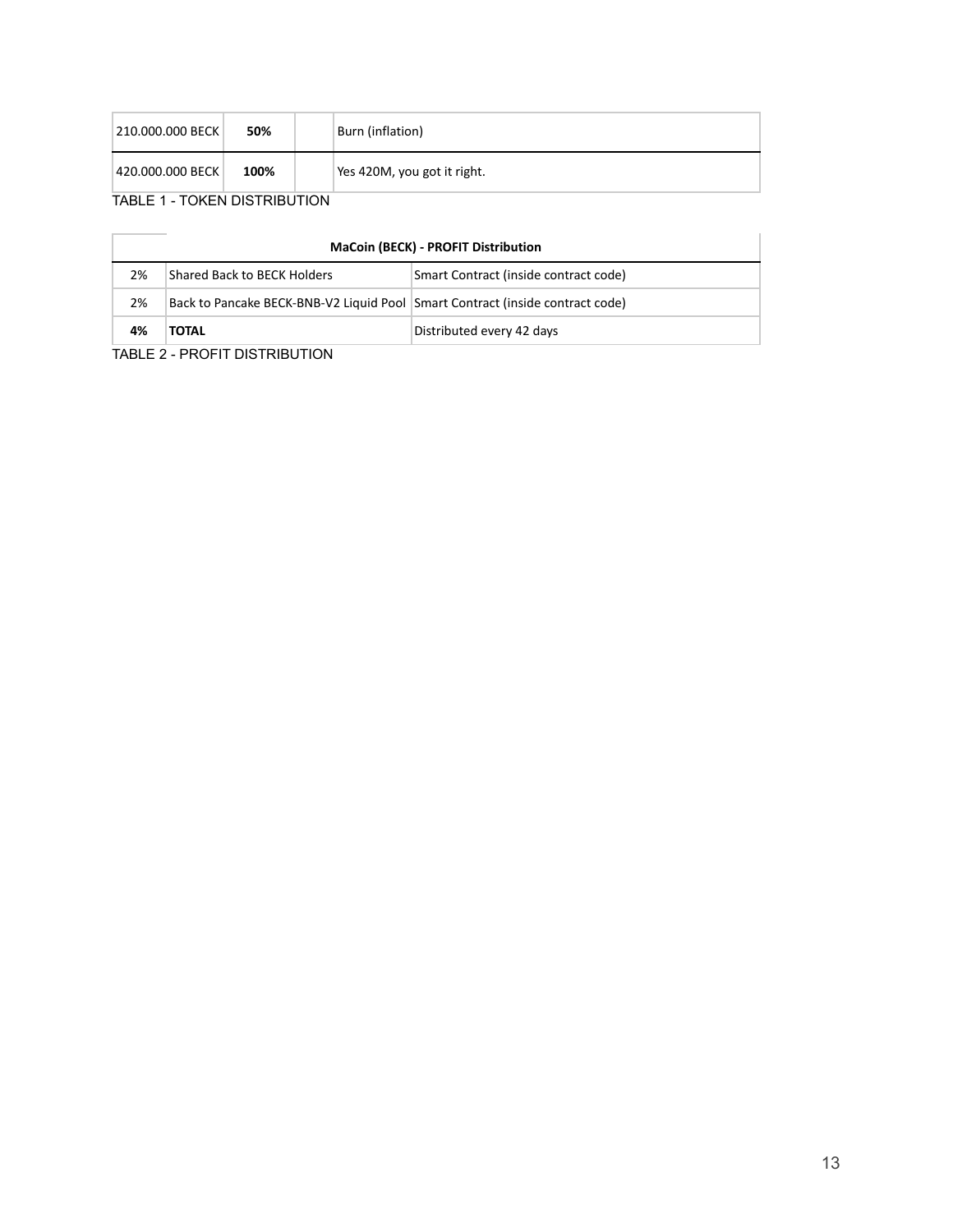## ROADMAP

The roadmap planned for MACOIN (crypto-currency) is a desire and objective that we will work towards, and while planning, the steps described here may suffer some variations in their dates.

- → Jun '21 MACOIN white paper green paper is published, all social networks get activated, genesis contract and token are created and initial funds are sent for liquidity.
- → Jul '21 Marketing and promotion campaigns are initiated and prioritized. Website is launched. Greenpaper is released.
- → Aug-Oct '21 Payment gateway is added to macoin.finance website, while EURL, BRL and USD shitcoins are accepted for starters.
- → Nov-Dec '21 Call for Auditors initial debates upon auditing procedures and auditing candidates are initiated. Goal is to establish a formal auditing policy and processes.
- $\rightarrow$  Jan 2022 Call for Producers suggestions and application for drugs producers Certifications starts. Goal is to certify producers as eco-friendly and MACOIN market-aware and incentive medical production of such drugs.
- ➔ Feb-Mar '22 MACOIN Wallet is launched
- $\rightarrow$  Apr 2022 On April 20th (04/20) the initial profit distribution is run ad 4:20 a.m. as well as initial donation according to TOKEONOMICS table 1.
- → May 2022 Second \$BECK burning event happens: both \$BECK tokens as well as literal becks are burned worldwide!! Party starts at 4:20 and maybe the date can be anticipated a couple weeks and happen on Abril 20th too.
- ➔ Jun 2022 One year celebration of MACOIN, more literal BECKS are burned Worldwide. Holders decision process will be setup regarding donations.
- → Onward After the first year we plan to have \$BECK listed on relevant exchanges and will drop project control to the God market.